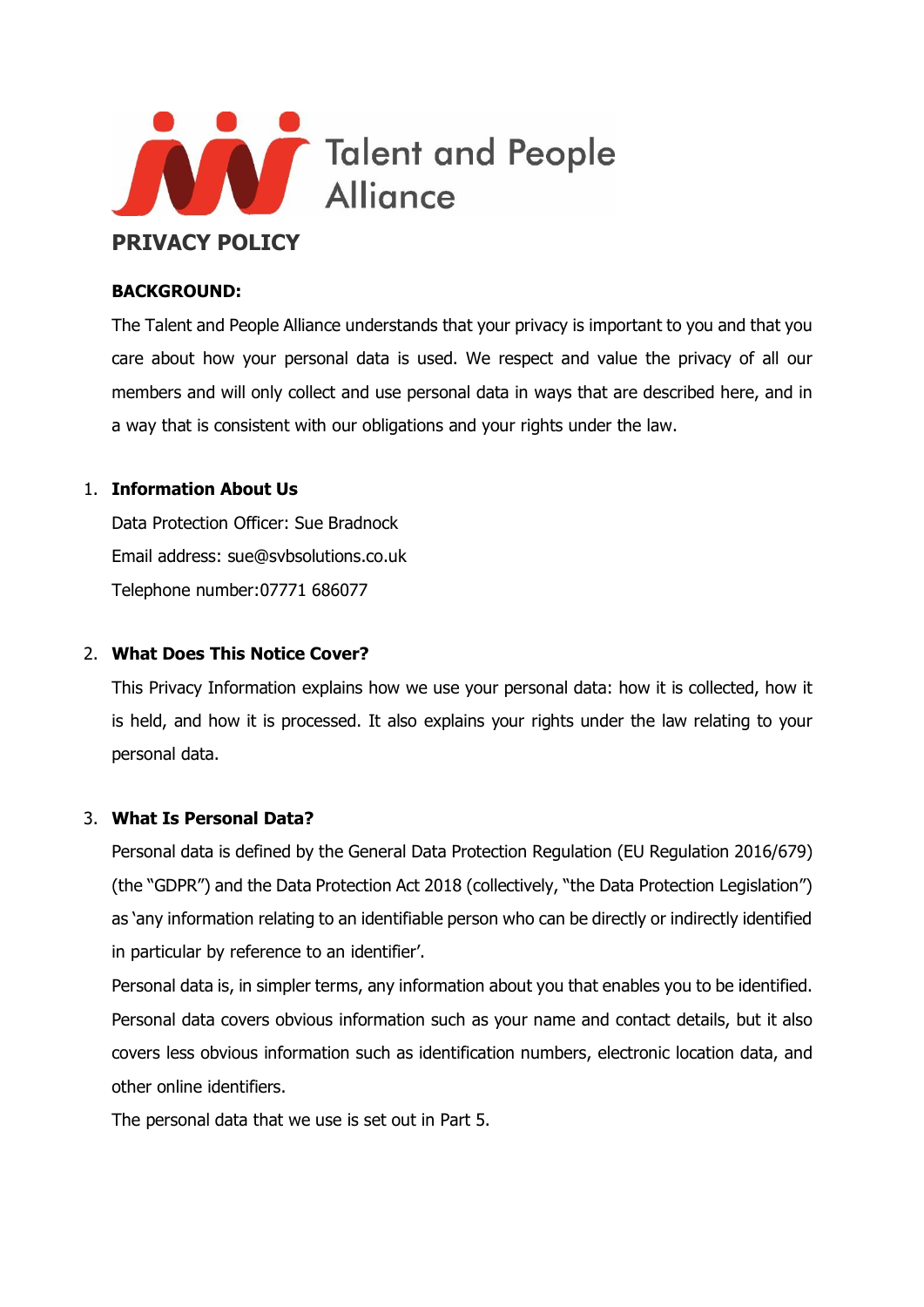#### 4. **What Are My Rights?**

Under the Data Protection Legislation, you have the following rights, which we will always work to uphold:

a) The right to be informed about our collection and use of your personal data. This Privacy Notice should tell you everything you need to know, but you can always contact us to find out more or to ask any questions using the details in Part 11.

b) The right to access the personal data we hold about you. Part 10 will tell you how to do this.

c) The right to have your personal data rectified if any of your personal data held by us is inaccurate or incomplete. Please contact us using the details in Part 11 to find out more.

d) The right to be forgotten, i.e. the right to ask us to delete or otherwise dispose of any of your personal data that we hold. Please contact us using the details in Part 11 to find out more.

e) The right to restrict (i.e. prevent) the processing of your personal data.

f) The right to object to us using your personal data for a particular purpose or purposes.

g) The right to withdraw consent. This means that, if we are relying on your consent as the legal basis for using your personal data, you are free to withdraw that consent at any time.

h) The right to data portability. This means that, if you have provided personal data to us directly, we are using it with your consent or for the performance of notifying you about events.

i) Rights relating to automated decision-making and profiling. We do not use

your personal data in this way.

For more information about our use of your personal data or exercising your rights as outlined above, please contact us using the details provided in Part 11.

It is important that your personal data is kept accurate and up-to-date. If any of

the personal data we hold about you changes, please keep us informed.

Further information about your rights can also be obtained from the Information Commissioner's Office or your local Citizens Advice Bureau.

If you have any cause for complaint about our use of your personal data, you have the right to lodge a complaint with the Information Commissioner's Office. We would welcome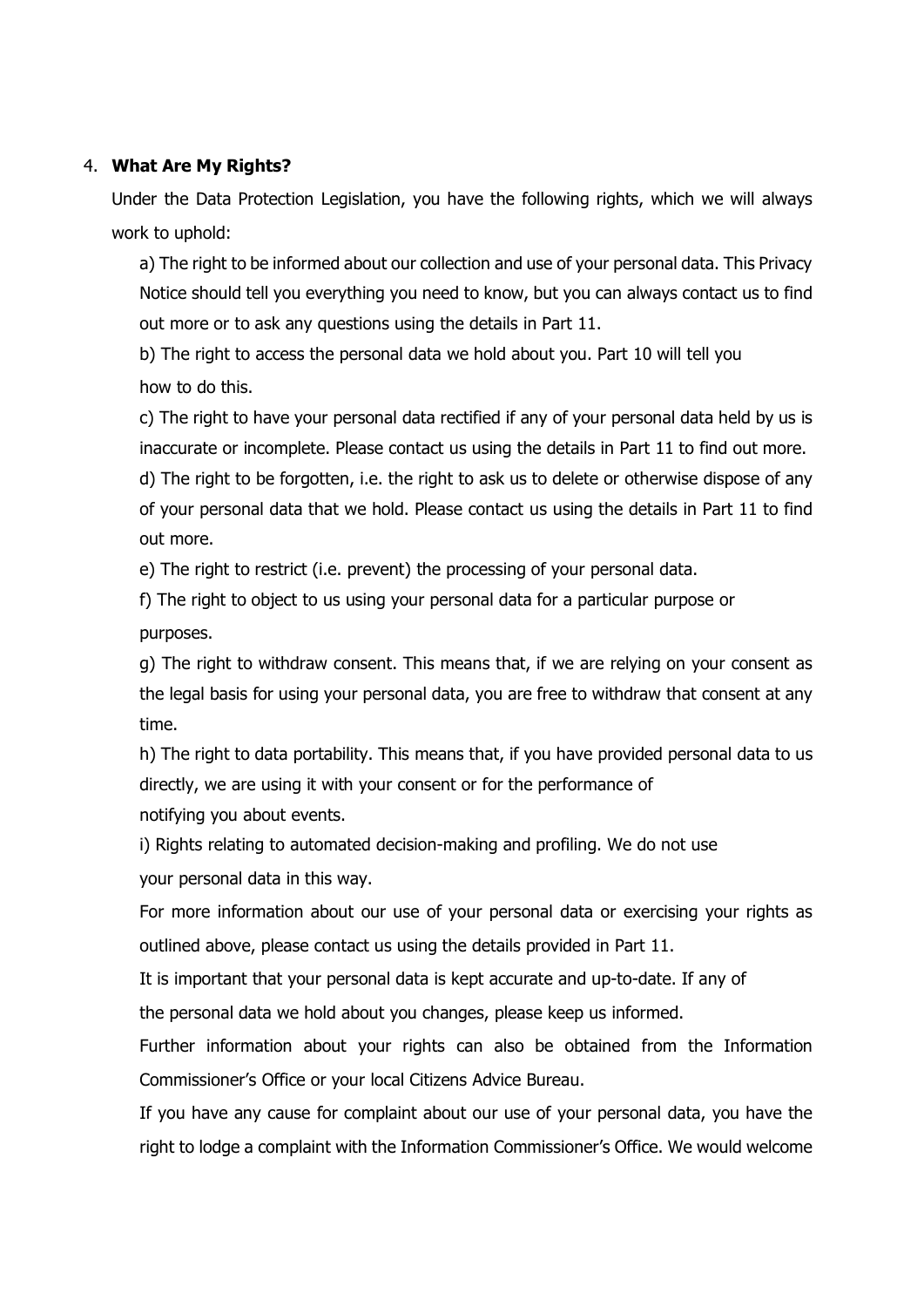the opportunity to resolve your concerns ourselves, however, so please contact us first, using the details in Part 11.

### 5. **What Personal Data Do You Collect and How?**

Depending upon your use of our group, we may collect and hold some or all of the personal data set out in the below.

### **Data Collected How We Collect the Data**

Identity Information including name, and company.

Contact information including, email address, and phone number.

## 6. **How Do You Use My Personal Data?**

Under the Data Protection Legislation, we must always have a lawful basis for using personal data. The following describes how we may use your personal data, and our lawful bases for doing so:

## **What is our Lawful Basis**

Communicating with you. Legitimate interests where there is a relevant and appropriate relationship to contact you regarding events and to give directions if you wish to attend.

If we need to use your personal data for a purpose that is unrelated to, or incompatible with, the purpose(s) for which it was originally collected, we will inform you and explain the legal basis which allows us to do so.

# 7. **How Long Will You Keep My Personal Data?**

We will not keep your personal data for any longer than is necessary. Your personal data will therefore be kept for the following periods (or, where there is no fixed period, the following factors will be used to determine how long it is kept):

# **Type of Data How Long We Keep It**

Identity Information including name, title, and email address shall be kept for no longer than is necessary for the purposes for which it is being processed i.e. for as long as you wish to remain a member of the Talent and People Alliance.

# **How and Where Do You Store or Transfer My Personal Data?**

We will only store or transfer your personal data within the UK. This means that it will be fully protected under the Data Protection Legislation.

#### 9. **Do You Share My Personal Data?**

We will not share any of your personal data with any third parties for any purposes.